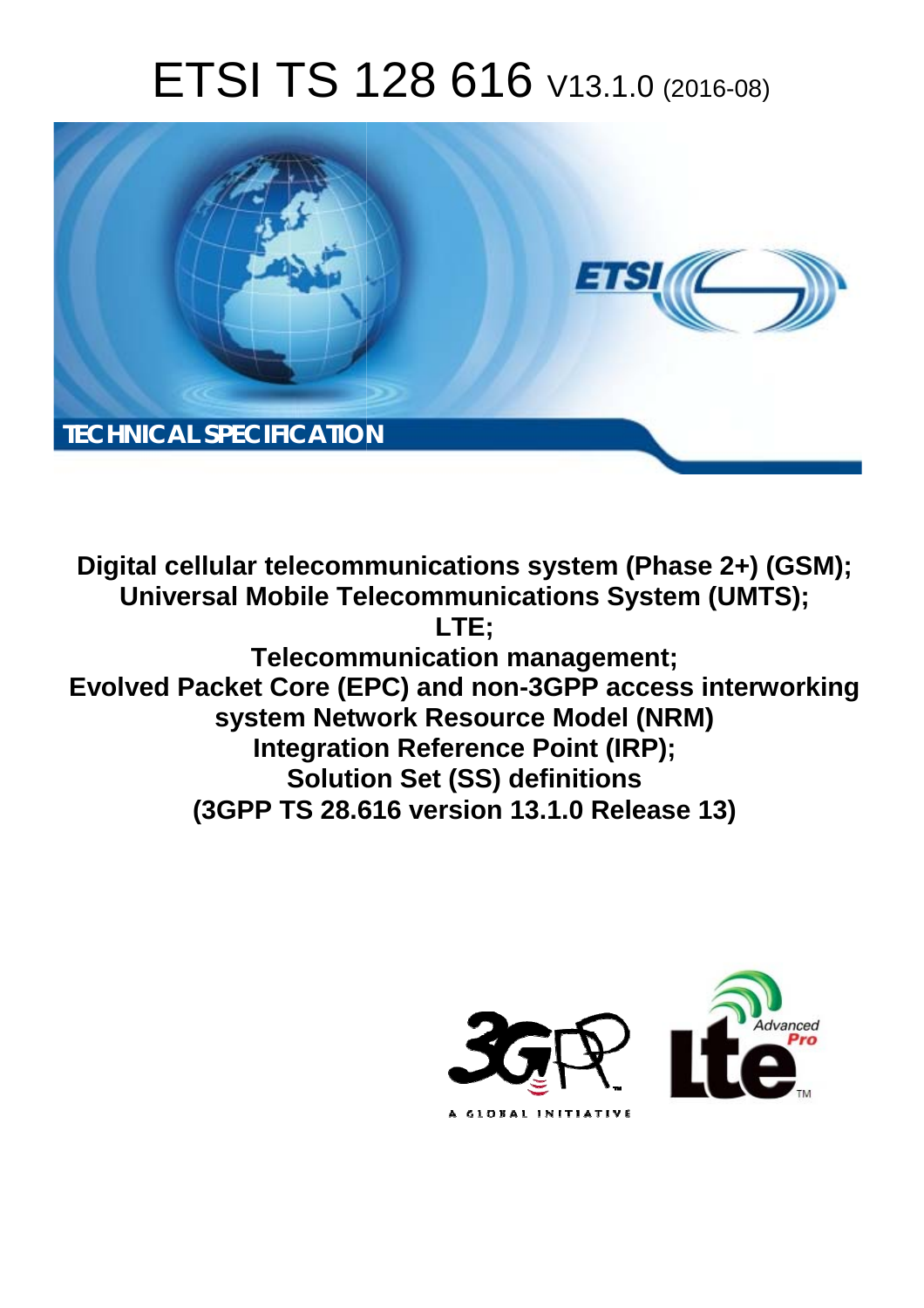Reference RTS/TSGS-0528616vd10

> Keywords GSM,LTE,UMTS

#### *ETSI*

#### 650 Route des Lucioles F-06921 Sophia Antipolis Cedex - FRANCE

Tel.: +33 4 92 94 42 00 Fax: +33 4 93 65 47 16

Siret N° 348 623 562 00017 - NAF 742 C Association à but non lucratif enregistrée à la Sous-Préfecture de Grasse (06) N° 7803/88

#### *Important notice*

The present document can be downloaded from: <http://www.etsi.org/standards-search>

The present document may be made available in electronic versions and/or in print. The content of any electronic and/or print versions of the present document shall not be modified without the prior written authorization of ETSI. In case of any existing or perceived difference in contents between such versions and/or in print, the only prevailing document is the print of the Portable Document Format (PDF) version kept on a specific network drive within ETSI Secretariat.

Users of the present document should be aware that the document may be subject to revision or change of status. Information on the current status of this and other ETSI documents is available at <https://portal.etsi.org/TB/ETSIDeliverableStatus.aspx>

If you find errors in the present document, please send your comment to one of the following services: <https://portal.etsi.org/People/CommiteeSupportStaff.aspx>

#### *Copyright Notification*

No part may be reproduced or utilized in any form or by any means, electronic or mechanical, including photocopying and microfilm except as authorized by written permission of ETSI.

The content of the PDF version shall not be modified without the written authorization of ETSI. The copyright and the foregoing restriction extend to reproduction in all media.

> © European Telecommunications Standards Institute 2016. All rights reserved.

**DECT**TM, **PLUGTESTS**TM, **UMTS**TM and the ETSI logo are Trade Marks of ETSI registered for the benefit of its Members. **3GPP**TM and **LTE**™ are Trade Marks of ETSI registered for the benefit of its Members and of the 3GPP Organizational Partners.

**GSM**® and the GSM logo are Trade Marks registered and owned by the GSM Association.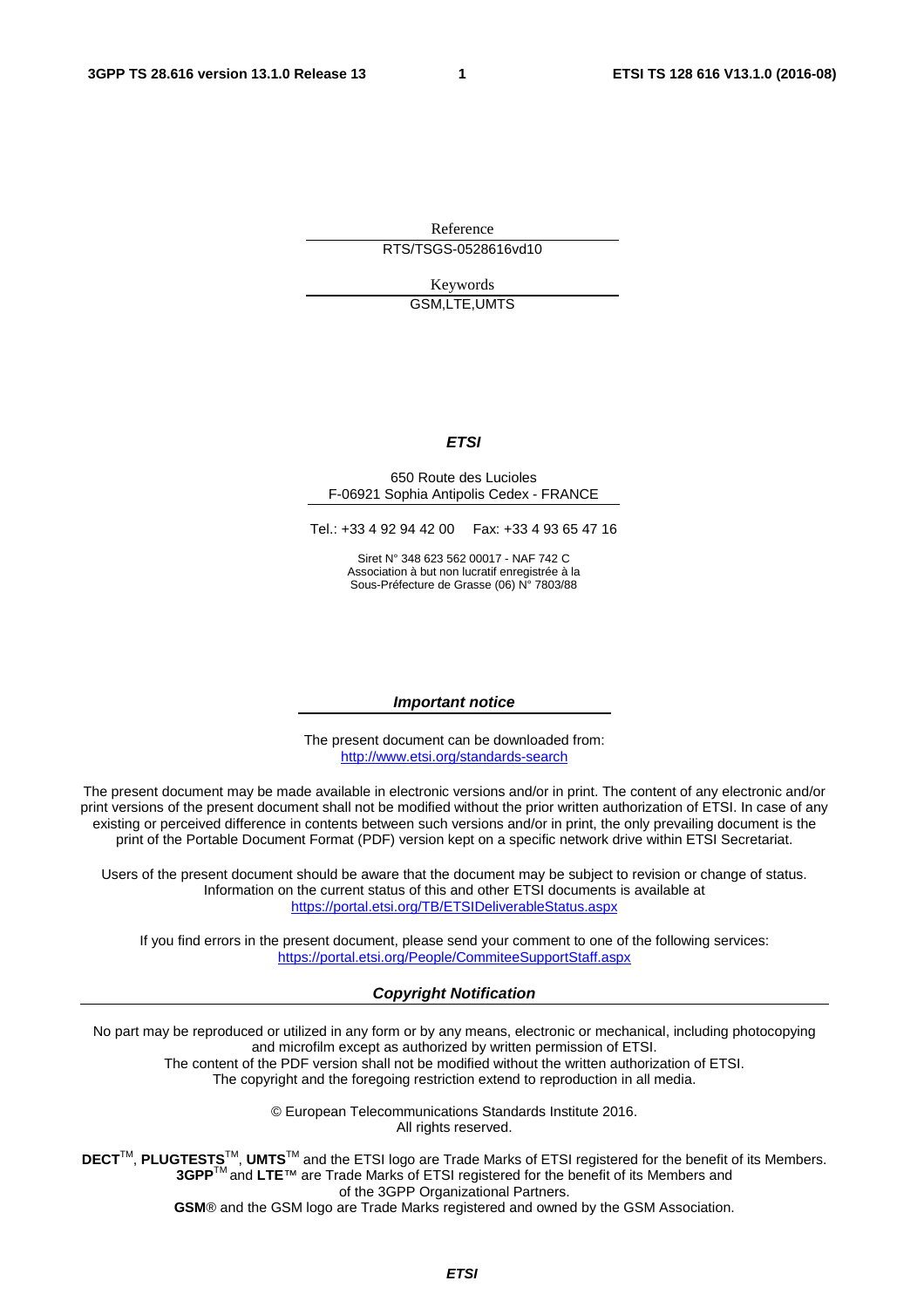### Intellectual Property Rights

IPRs essential or potentially essential to the present document may have been declared to ETSI. The information pertaining to these essential IPRs, if any, is publicly available for **ETSI members and non-members**, and can be found in ETSI SR 000 314: *"Intellectual Property Rights (IPRs); Essential, or potentially Essential, IPRs notified to ETSI in respect of ETSI standards"*, which is available from the ETSI Secretariat. Latest updates are available on the ETSI Web server [\(https://ipr.etsi.org/](https://ipr.etsi.org/)).

Pursuant to the ETSI IPR Policy, no investigation, including IPR searches, has been carried out by ETSI. No guarantee can be given as to the existence of other IPRs not referenced in ETSI SR 000 314 (or the updates on the ETSI Web server) which are, or may be, or may become, essential to the present document.

### Foreword

This Technical Specification (TS) has been produced by ETSI 3rd Generation Partnership Project (3GPP).

The present document may refer to technical specifications or reports using their 3GPP identities, UMTS identities or GSM identities. These should be interpreted as being references to the corresponding ETSI deliverables.

The cross reference between GSM, UMTS, 3GPP and ETSI identities can be found under [http://webapp.etsi.org/key/queryform.asp.](http://webapp.etsi.org/key/queryform.asp)

### Modal verbs terminology

In the present document "**shall**", "**shall not**", "**should**", "**should not**", "**may**", "**need not**", "**will**", "**will not**", "**can**" and "**cannot**" are to be interpreted as described in clause 3.2 of the [ETSI Drafting Rules](https://portal.etsi.org/Services/editHelp!/Howtostart/ETSIDraftingRules.aspx) (Verbal forms for the expression of provisions).

"**must**" and "**must not**" are **NOT** allowed in ETSI deliverables except when used in direct citation.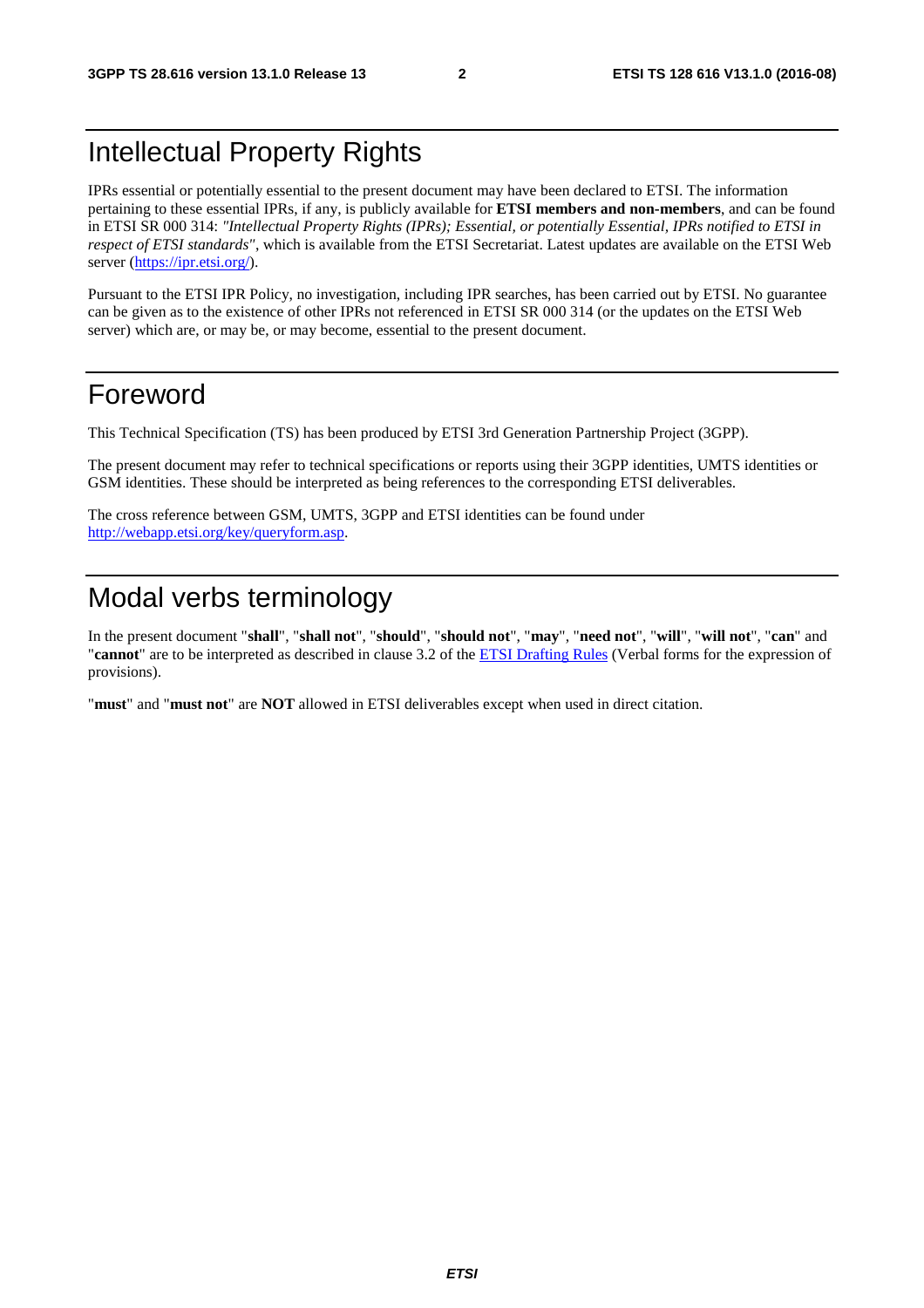$\mathbf{3}$ 

## Contents

| 1                  |                               |  |  |  |  |  |  |
|--------------------|-------------------------------|--|--|--|--|--|--|
|                    |                               |  |  |  |  |  |  |
| 2                  |                               |  |  |  |  |  |  |
| 3<br>3.1           |                               |  |  |  |  |  |  |
| 3.2                |                               |  |  |  |  |  |  |
| 4                  |                               |  |  |  |  |  |  |
|                    |                               |  |  |  |  |  |  |
|                    | <b>Annex A (normative):</b>   |  |  |  |  |  |  |
| A.0                |                               |  |  |  |  |  |  |
| A.1                |                               |  |  |  |  |  |  |
| A.1.0<br>A.1.1     |                               |  |  |  |  |  |  |
| A.1.2              |                               |  |  |  |  |  |  |
| A.2                |                               |  |  |  |  |  |  |
| A.2.1              |                               |  |  |  |  |  |  |
| A.2.2              |                               |  |  |  |  |  |  |
| A.2.2.1            |                               |  |  |  |  |  |  |
| A.2.2.2            |                               |  |  |  |  |  |  |
| A.2.2.3<br>A.2.2.4 |                               |  |  |  |  |  |  |
| A.2.2.5            |                               |  |  |  |  |  |  |
| A.3                |                               |  |  |  |  |  |  |
| A.3.1              |                               |  |  |  |  |  |  |
| A.3.2              |                               |  |  |  |  |  |  |
|                    | <b>Annex B</b> (normative):   |  |  |  |  |  |  |
| B.0                |                               |  |  |  |  |  |  |
|                    |                               |  |  |  |  |  |  |
| B.1<br>B.1.0       |                               |  |  |  |  |  |  |
| <b>B.1.1</b>       |                               |  |  |  |  |  |  |
| B.2                |                               |  |  |  |  |  |  |
| B.2.1              |                               |  |  |  |  |  |  |
| B.2.2              |                               |  |  |  |  |  |  |
| B.3                |                               |  |  |  |  |  |  |
| B.3.1              |                               |  |  |  |  |  |  |
| <b>B.3.2</b>       |                               |  |  |  |  |  |  |
| <b>B.3.3</b>       |                               |  |  |  |  |  |  |
|                    | <b>Annex C</b> (informative): |  |  |  |  |  |  |
|                    |                               |  |  |  |  |  |  |
|                    |                               |  |  |  |  |  |  |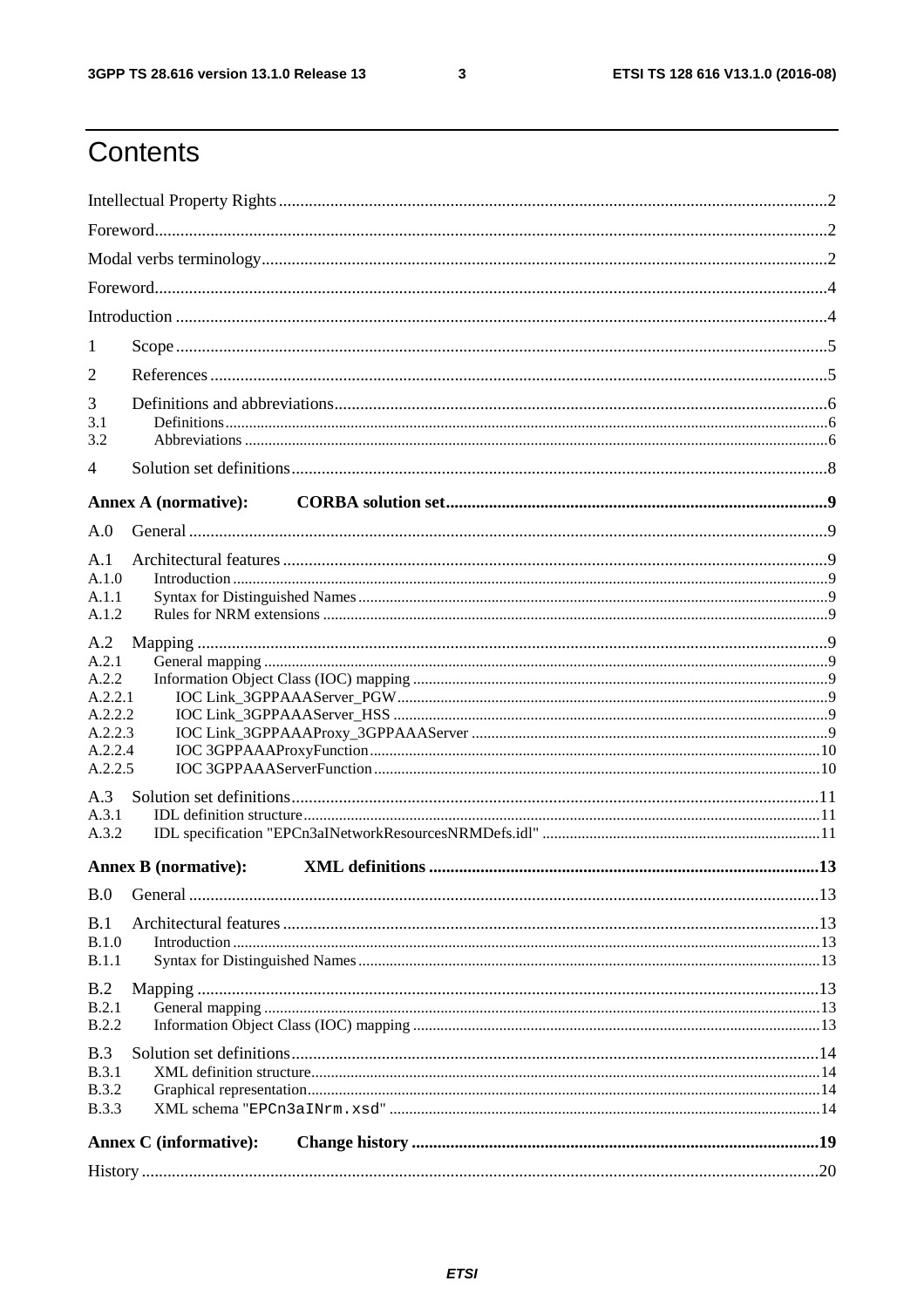#### Foreword

This Technical Specification has been produced by the 3<sup>rd</sup> Generation Partnership Project (3GPP).

The contents of the present document are subject to continuing work within the TSG and may change following formal TSG approval. Should the TSG modify the contents of the present document, it will be re-released by the TSG with an identifying change of release date and an increase in version number as follows:

Version x.y.z

where:

- x the first digit:
	- 1 presented to TSG for information;
	- 2 presented to TSG for approval;
	- 3 or greater indicates TSG approved document under change control.
- y the second digit is incremented for all changes of substance, i.e. technical enhancements, corrections, updates, etc.
- z the third digit is incremented when editorial only changes have been incorporated in the document.

### Introduction

The present document is part of a TS-family covering the 3<sup>rd</sup> Generation Partnership Project; Technical Specification Group Services and System Aspects; Telecommunication management; as identified below:

- TS 28.611: "Evolved Packet Core (EPC) and non-3GPP access interworking system Network Resource Model (NRM) Integration Reference Point (IRP); Requirements".
- TS 28.612: "Evolved Packet Core (EPC) and non-3GPP access interworking system Network Resource Model (NRM); Integration Reference Point (IRP) Information Service (IS) ".
- **TS 28.616: "Evolved Packet Core (EPC) and non-3GPP access interworking system Network Resource Model (NRM) Integration Reference Point (IRP); Solution Set (SS) definitions".**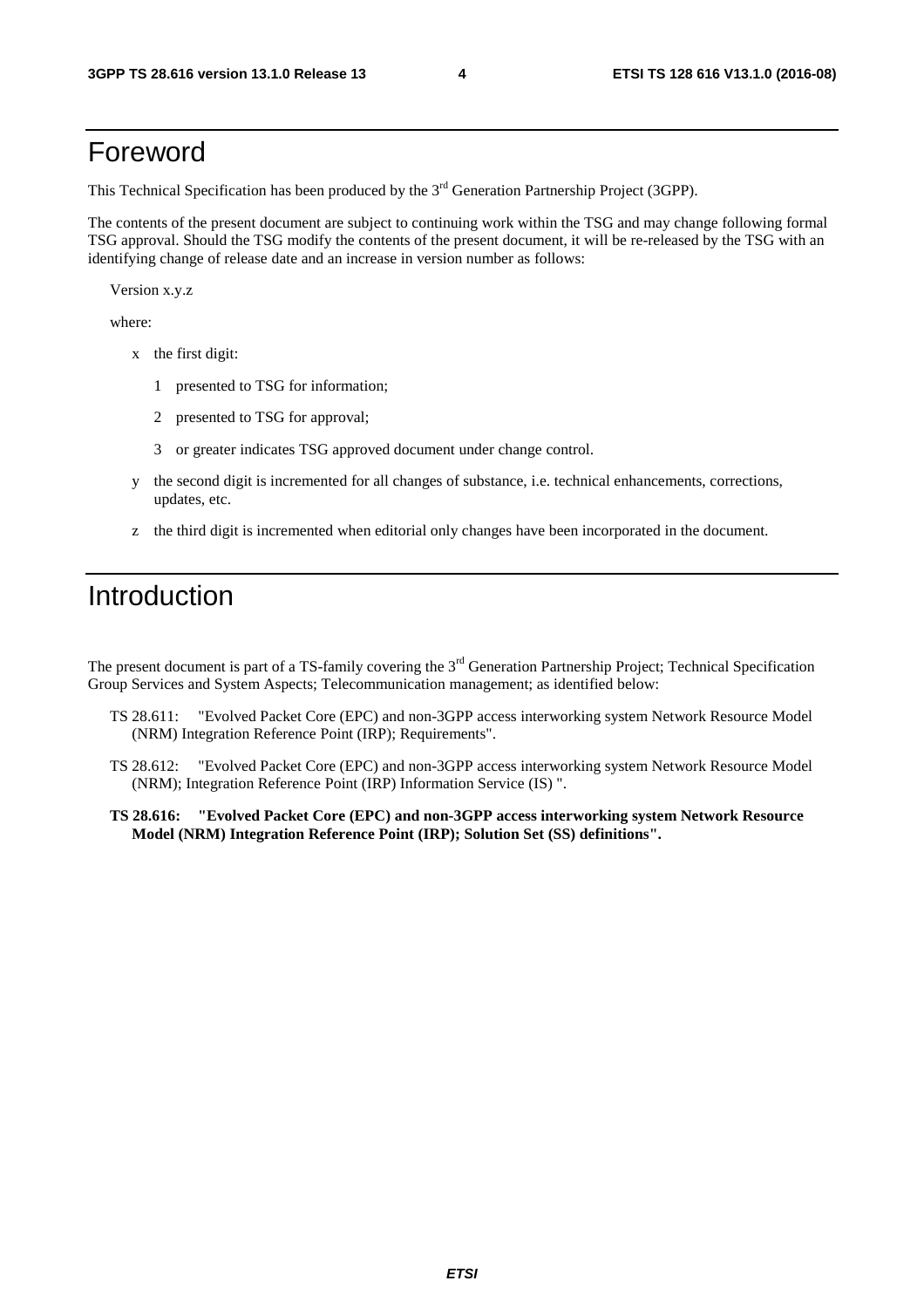#### 1 Scope

The present document is part of an Integration Reference Point (IRP) named Evolved Packet Core (EPC) and non-3GPP access Interworking System Network Resource Model (NRM) IRP, through which an IRPAgent can communicate configuration management information to one or several IRPManagers concerning EPC and non-3GPP access interworking system resources. The EPC and non-3GPP access Interworking System NRM IRP comprises a set of specifications defining requirements, a protocol neutral information service and one or more solution sets.

The present document specifies the solution sets for the EPC and non-3GPP access interworking system NRM IRP.

This solution set specification is related to 3GPP TS 28.612 V13. 0.X [4].

### 2 References

The following documents contain provisions which, through reference in this text, constitute provisions of the present document.

- References are either specific (identified by date of publication, edition number, version number, etc.) or non-specific.
- For a specific reference, subsequent revisions do not apply.
- For a non-specific reference, the latest version applies. In the case of a reference to a 3GPP document (including a GSM document), a non-specific reference implicitly refers to the latest version of that document *in the same Release as the present document*.
- [1] 3GPP TS 21.905: "Vocabulary for 3GPP Specifications".
- [2] 3GPP TS 32.153: "Telecommunication management; Integration Reference Point (IRP) technology specific templates, rules and guidelines".
- [3] 3GPP TS 32.600: "Telecommunication management; Configuration Management (CM); Concept and high-level requirements".
- [4] 3GPP TS 28.612: "Telecommunication management; Evolved Packet Core (EPC) and non-3GPP access interworking system Network Resource Model (NRM) Integration Reference Point (IRP); Information Service (IS)".
- [5] 3GPP TS 32.300: "Telecommunication management; Configuration Management (CM); Name convention for Managed Objects".
- [6] 3GPP TS 32.606: "Telecommunication management; Configuration Management (CM); Basic CM Integration Reference Point (IRP); Solution Set (SS) definitions".
- [7] 3GPP TS 32.616: "Telecommunication management; Configuration Management (CM); Bulk CM Integration Reference Point (IRP); Solution Set (SS) definitions".
- [8] 3GPP TS 28.623: "Generic network resources Integration Reference Point (IRP); Solution Set (SS) definitions".
- [9] W3C REC-xml11-20060816: "Extensible Markup Language (XML) 1.1 (Second Edition)".
- [10] W3C XML Schema Definition Language (XSD) 1.1 Part 1: Structures.
- [11] W3C XML Schema Definition Language (XSD) 1.1 Part 2: Datatypes.
- [12] W3C REC-xml-names-20060816: "Namespaces in XML 1.1 (Second Edition)".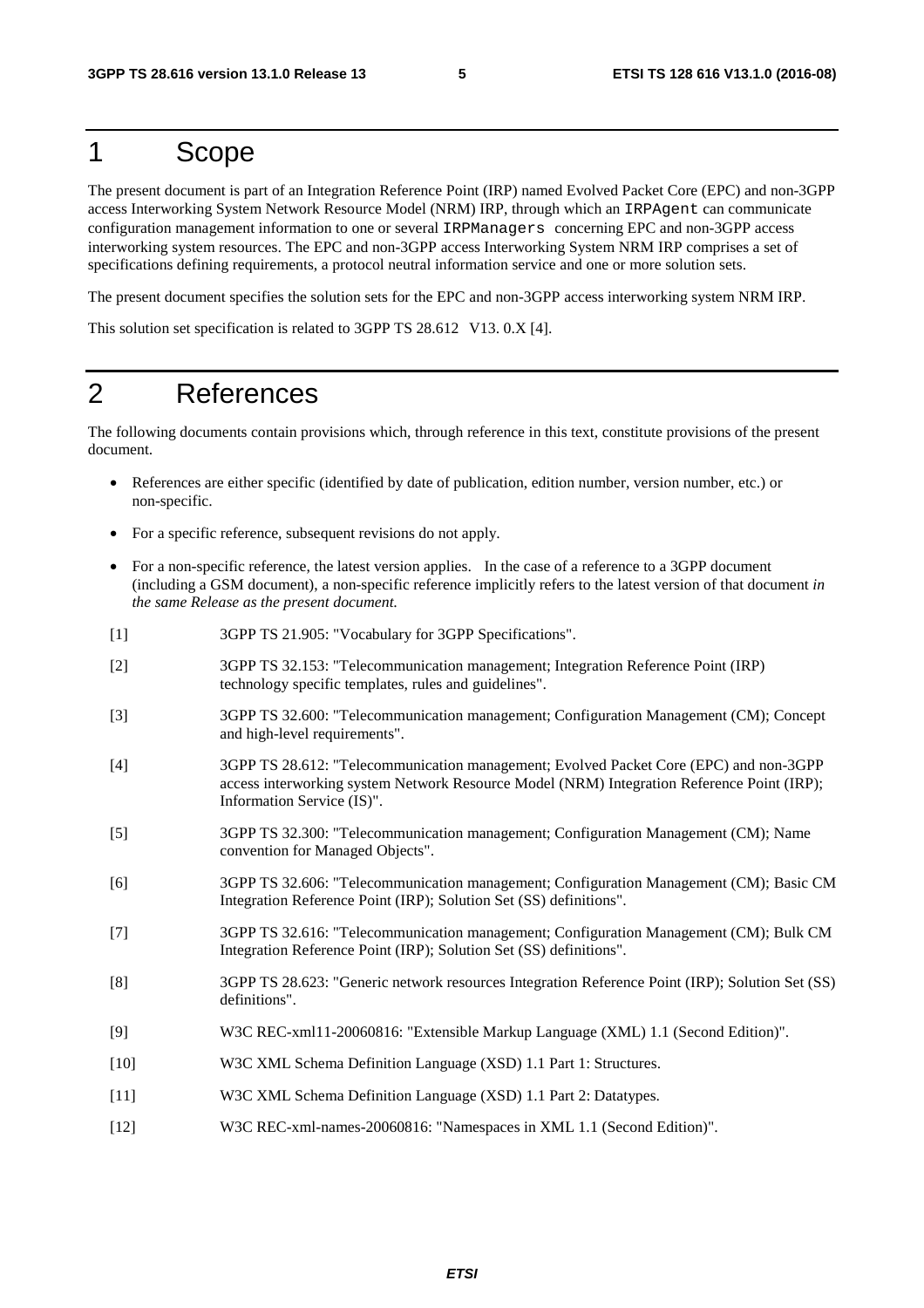## 3 Definitions and abbreviations

#### 3.1 Definitions

For the purposes of the present document, the terms and definitions given in TR 21.905 [1], TS 32.600 [3] and the following apply. A term defined in the present document takes precedence over the definition of the same term, if any, in TR 21.905 [1].

**XML file:** See definition in 3GPP TS 28.623 [8].

**XML document:** See definition in 3GPP TS 28.623 [8].

**XML declaration:** See definition in 3GPP TS 28.623 [8].

**XML element:** See definition in 3GPP TS 28.623 [8].

**empty XML element:** See definition in 3GPP TS 28.623 [8].

**XML content (of an XML element):** See definition in 3GPP TS 28.623 [8].

**XML start-tag:** See definition in 3GPP TS 28.623 [8].

**XML end-tag:** See definition in 3GPP TS 28.623 [8].

**XML empty-element tag:** See definition in 3GPP TS 28.623 [8].

**XML attribute specification:** See definition in 3GPP TS 28.623 [8].

**DTD:** See definition in 3GPP TS 28.623 [8].

**XML schema:** See definition in 3GPP TS 28.623 [8].

**XML namespace:** See definition in 3GPP TS 28.623 [8].

**XML complex type:** See definition in 3GPP TS 28.623 [8].

**XML element type:** See definition in 3GPP TS 28.623 [8].

#### 3.2 Abbreviations

For the purposes of the present document, the abbreviations given in TR 21.905 [1], TS 32.600 [3], and the following apply. An abbreviation defined in the present document takes precedence over the definition of the same abbreviation, if any, in TR 21.905 [1].

| CM <sub></sub> | <b>Configuration Management</b>            |
|----------------|--------------------------------------------|
| <b>CORBA</b>   | Common Object Request Broker Architecture  |
| DN             | Distinguished Name                         |
| <b>DTD</b>     | Document Type Definition                   |
| <b>EDGE</b>    | Enhanced Data for GSM Evolution            |
| <b>GERAN</b>   | <b>GSM/EDGE Radio Access Network</b>       |
| <b>GSM</b>     | Global System for Mobile communication     |
| <b>IS</b>      | <b>Information Service</b>                 |
| <b>IDL</b>     | Interface Definition Language (OMG)        |
| <b>TOC</b>     | <b>Information Object Class</b>            |
| <b>IRP</b>     | <b>Integration Reference Point</b>         |
| IS.            | <b>Information Service</b>                 |
| <b>MO</b>      | Managed Object                             |
| <b>MOC</b>     | <b>Managed Object Class</b>                |
| <b>NRM</b>     | Network Resource Model                     |
| OMG            | <b>Object Management Group</b>             |
| SS.            | <b>Solution Set</b>                        |
| <b>UMTS</b>    | Universal Mobile Telecommunications System |
|                |                                            |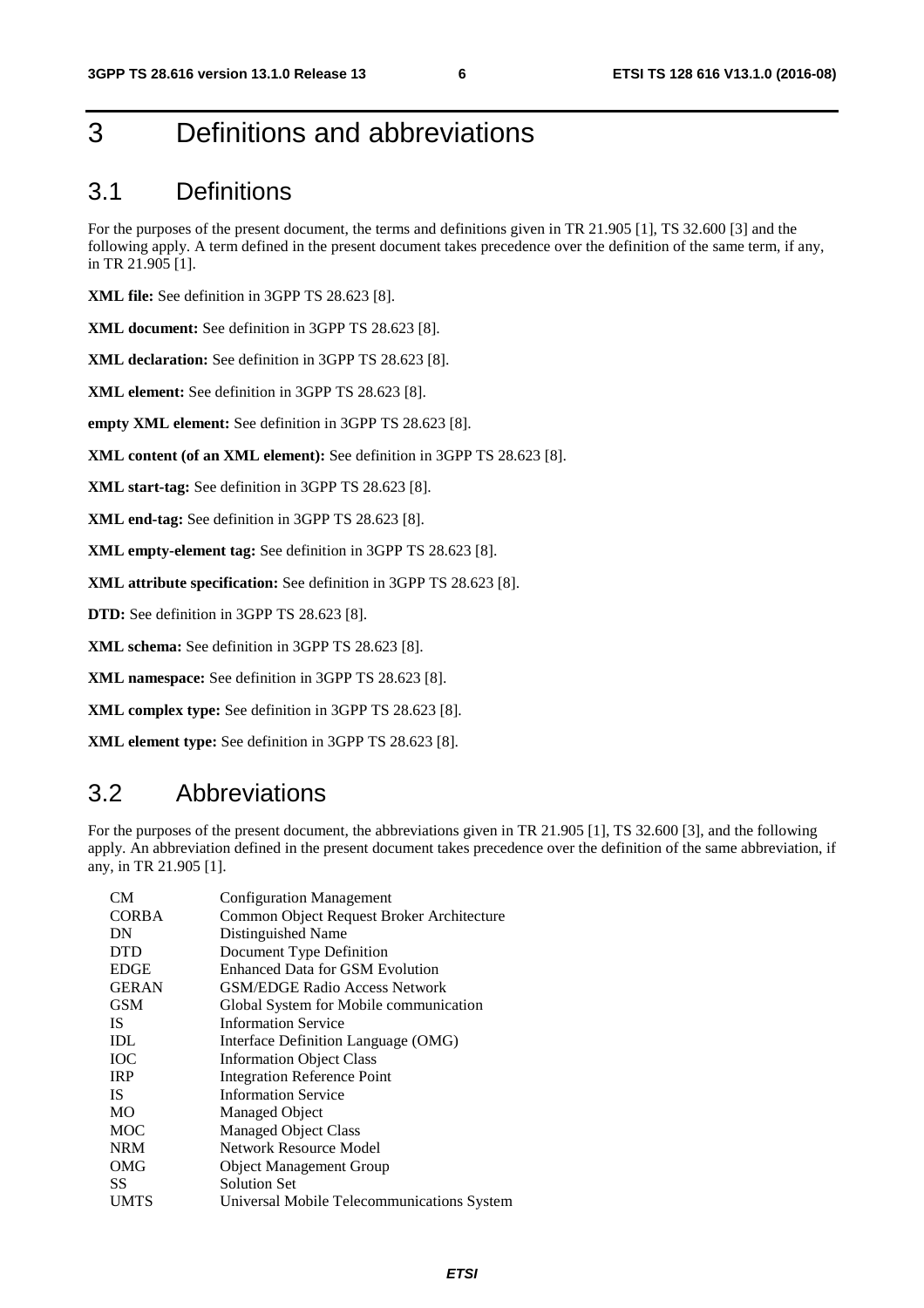UTRAN Universal Terrestrial Radio Access Network XML eXtensible Markup Language<br>XSD XML Schema Definition XML Schema Definition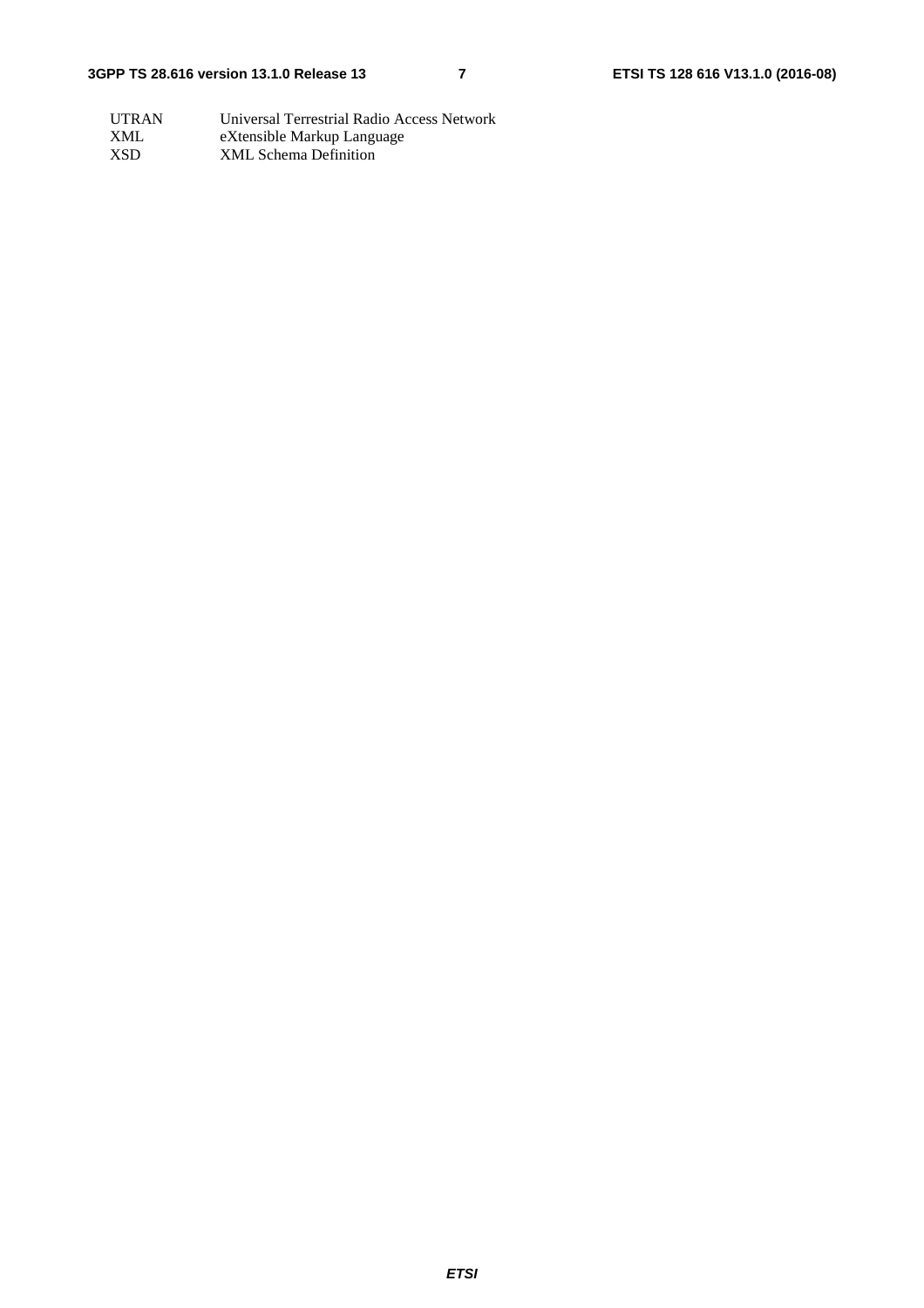## 4 Solution set definitions

This specification defines the following 3GPP Evolved Packet Core (EPC) and non-3GPP access interworking system NRM IRP solution set definitions:

- 3GPP Evolved Packet Core (EPC) and non-3GPP access interworking system NRM IRP CORBA SS (see Annex A)
- 3GPP Evolved Packet Core (EPC) and non-3GPP access interworking system NRM IRP XML definitions (see Annex B)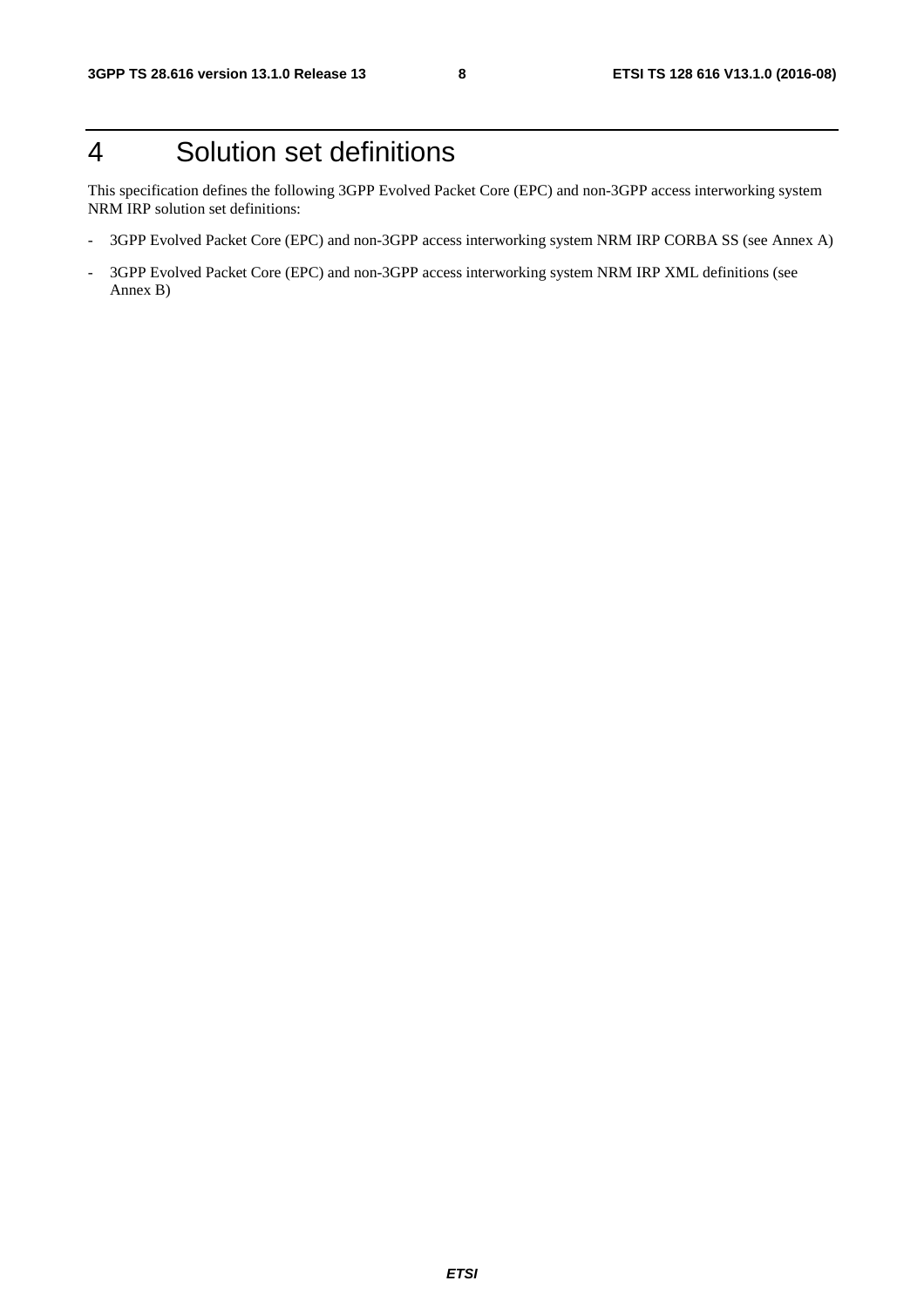### Annex A (normative): CORBA solution set

### A.0 General

This annex contains the CORBA solution set for the IRP whose semantics is specified in Evolved Packet Core (EPC) and non-3GPP access interworking system NRM IRP: Information Service (IS) (3GPP TS 28.612 [4]).

### A.1 Architectural features

#### A.1.0 Introduction

The overall architectural feature of Evolved Packet Core (EPC) and non-3GPP access interworking system Network Resources IRP is specified in 3GPP TS 28.612 [4]. This clause specifies features that are specific to the CORBA SS.

### A.1.1 Syntax for Distinguished Names

See clause A.1.1 of 3GPP TS 28.623 [8].

#### A.1.2 Rules for NRM extensions

See clause A.1.2 of 3GPP TS 28.623 [8].

### A.2 Mapping

#### A.2.1 General mapping

See clause A.2.1 of 3GPP TS 28.623 [8].

#### A.2.2 Information Object Class (IOC) mapping

#### A.2.2.1 IOC Link 3GPPAAAServer PGW

All attributes are inherited from Link. See mapping of attributes for Link IOC in 3GPP TS 28.623 [8].

#### A.2.2.2 IOC Link 3GPPAAAServer HSS

All attributes are inherited from Link. See mapping of attributes for Link IOC in 3GPP TS 28.623 [8].

#### A.2.2.3 IOC Link\_3GPPAAAProxy\_3GPPAAAServer

All attributes are inherited from Link. See mapping of attributes for Link IOC in 3GPP TS 28.623 [8].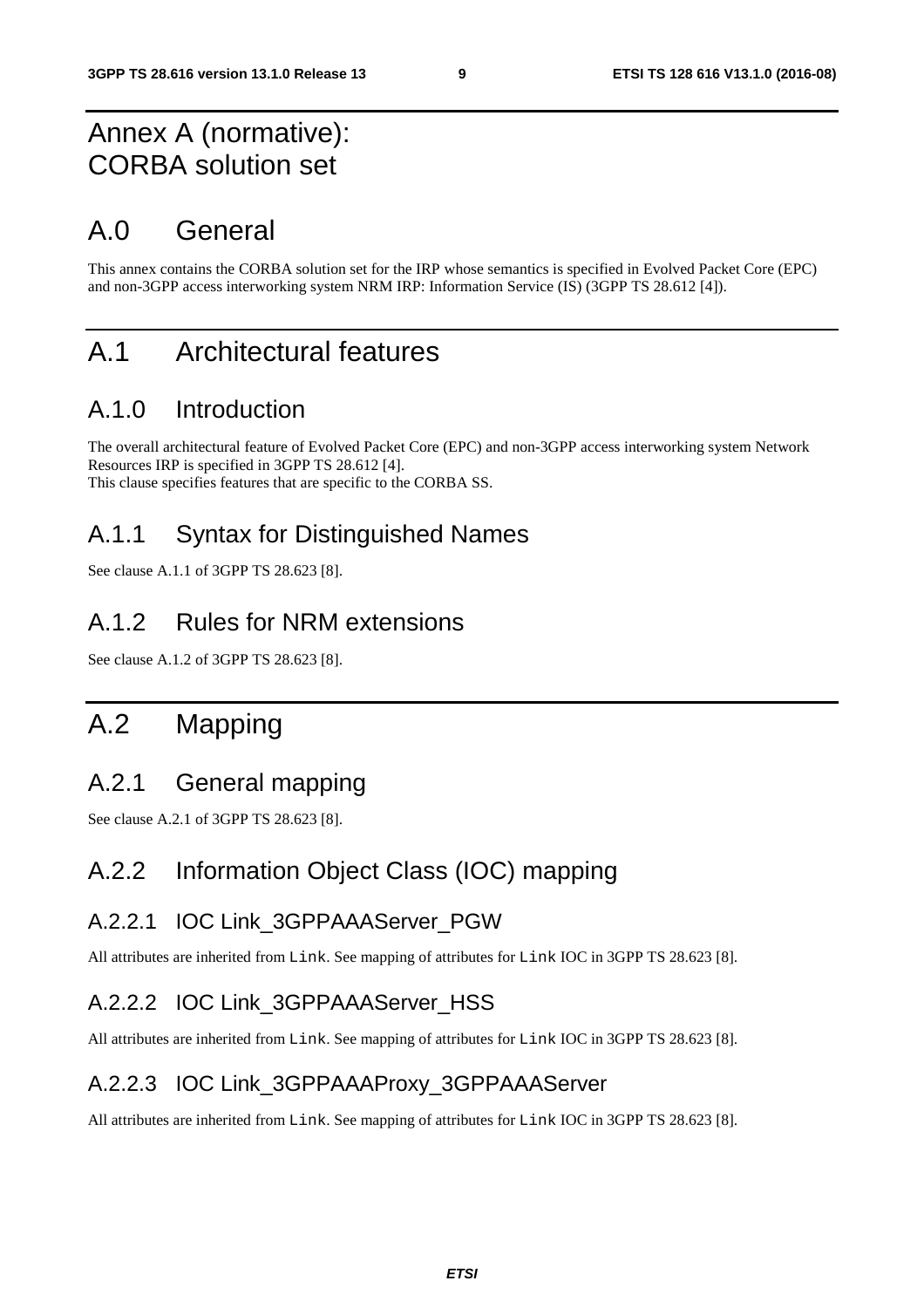### A.2.2.4 IOC 3GPPAAAProxyFunction

**Table A.2.2.4: Mapping from NRM IOC 3GPPAAAProxyFunction attributes to SS equivalent MOC 3GPPAAAProxyFunction attributes** 

| <b>Attributes</b><br>IS | c.<br><b>Attributes</b><br>55 | <b>vne</b><br>৩৩ |
|-------------------------|-------------------------------|------------------|
| ∸∽                      | ∽<br>∸~                       | -----<br>จแ      |

#### A.2.2.5 IOC 3GPPAAAServerFunction

**Table A.2.2.5: Mapping from NRM IOC 3GPPAAAServerFunction attributes to SS equivalent MOC 3GPPAAAServerFunction attributes** 

| <b>IS Attributes</b> | <b>SS Attributes</b> | <b>COLOR</b><br>৩৩ |
|----------------------|----------------------|--------------------|
| ∸~                   | ∸∽                   | strino             |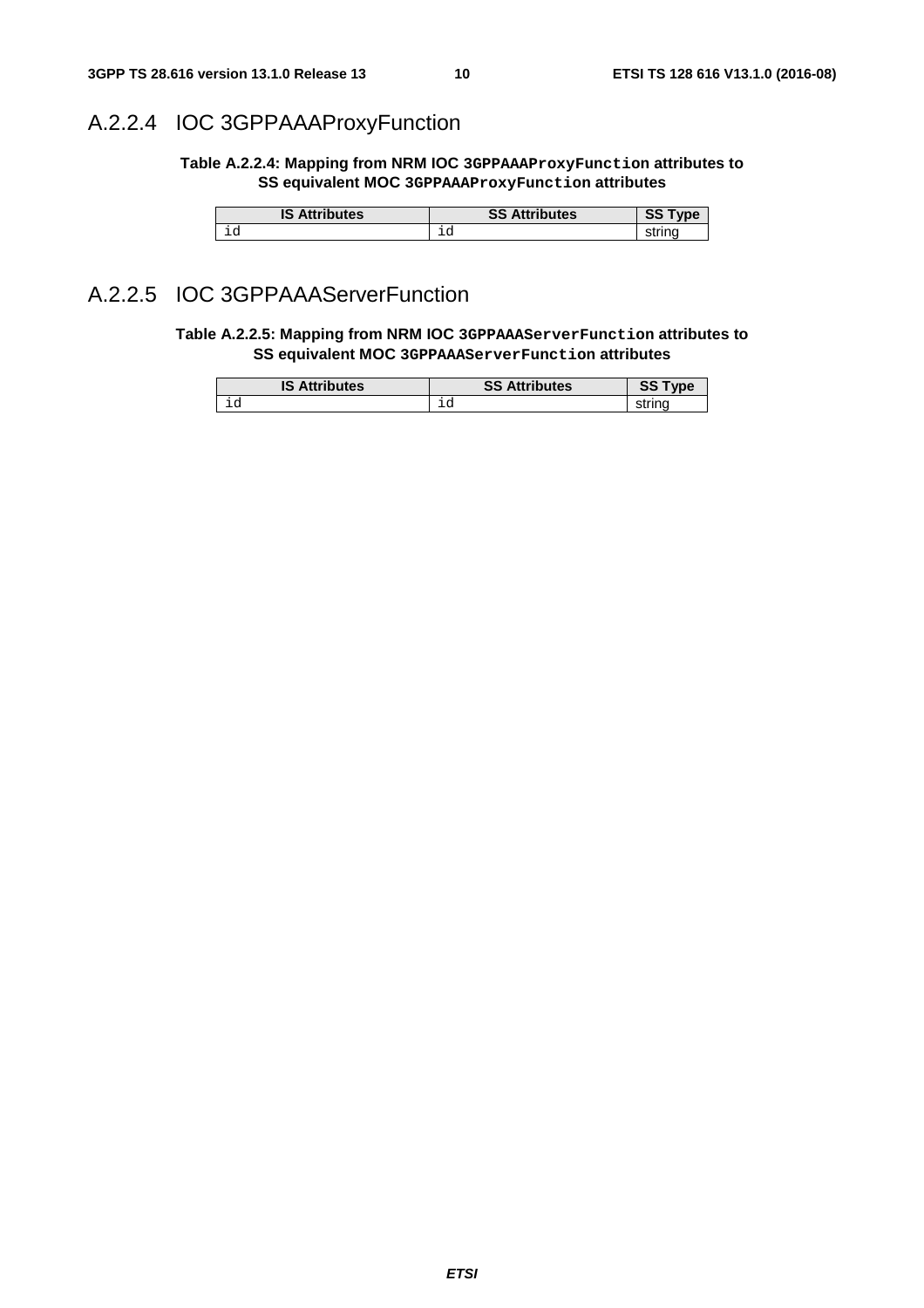### A.3 Solution set definitions

### A.3.1 IDL definition structure

```
Clause A.3.2 defines the MO classes for Evolved Packet Core (EPC) and non-3GPP access interworking system NRM 
IRP.
```
#### A.3.2 IDL specification "EPCn3aINetworkResourcesNRMDefs.idl"

```
// File: EPCn3aINetworkResourcesNRMDefs.idl
```

```
#ifndef _EPCN3AINETWORKRESOURCESNRMDEFS_IDL_
```

```
#define EPCN3AINETWORKRESOURCESNRMDEFS_IDL
```

```
#include "GenericNetworkResourcesNRMDefs.idl"
```
#pragma prefix "3gppsa5.org"

/\*\*

\* This module defines constants for each MO class name and

```
 * the attribute names for each defined MO class.
```
\*/

module EPCn3aINetworkResourcesNRMDefs

{

/\*\*

```
 * Definitions for MO class Link_3GPPAAAServer_PGW
```

```
 */
```
interface Link\_3GPPAAAServer\_PGW : GenericNetworkResourcesNRMDefs::Link

{

```
 const string CLASS = "Link_3GPPAAAServer_PGW";
```
// No New Attribute Names

```
 //
```

```
 };
```
/\*\*

\* Definitions for MO class Link\_3GPPAAAServer\_HSS

\*/

interface Link\_3GPPAAAServer\_HSS : GenericNetworkResourcesNRMDefs::Link

{

const string  $CLASS = "Link 3GPPAAAServer HSS";$ 

// No New Attribute Names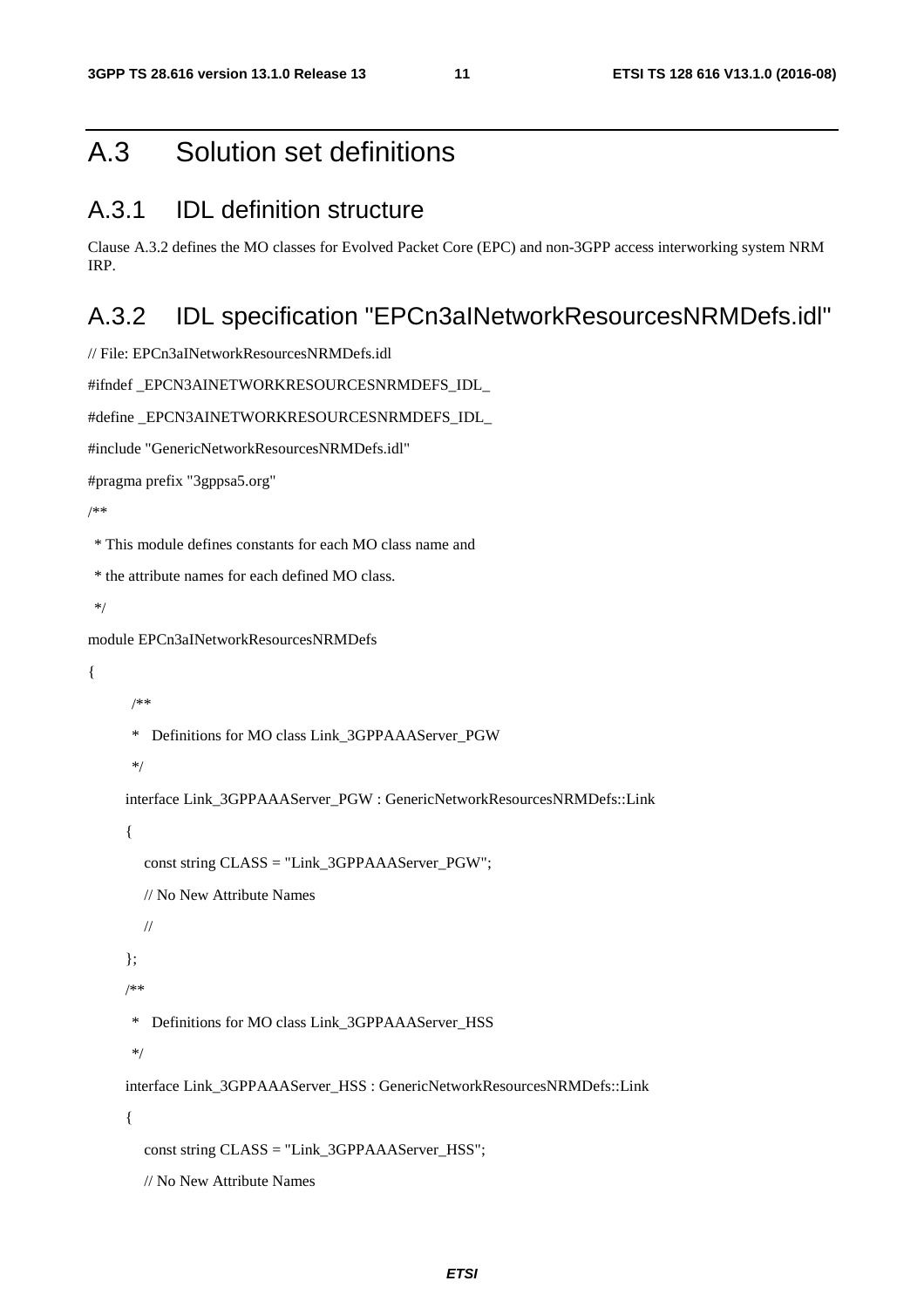```
 // 
 }; 
 /** 
  * Definitions for MO class Link_3GPPAAAProxy_3GPPAAAServer 
  */ 
interface Link_3GPPAAAProxy_3GPPAAAServer : GenericNetworkResourcesNRMDefs::Link
 { 
   const string CLASS = "Link_3GPPAAAProxy_3GPPAAAServer"; 
   // No New Attribute Names 
   // 
 }; 
 /** 
  * Definitions for MO class 3GPPAAAProxyFunction 
  */ 
 interface 3GPPAAAProxyFunction : GenericNetworkResourcesNRMDefs::ManagedFunction 
 { 
   const string CLASS = "3GPPAAAProxyFunction"; 
   // Attribute Names 
   // 
  const string id = "id"; }; 
 /** 
  * Definitions for MO class 3GPPAAAServerFunction 
  */ 
 interface 3GPPAAAServerFunction : GenericNetworkResourcesNRMDefs::ManagedFunction 
 { 
   const string CLASS = "3GPPAAAServerFunction"; 
   // Attribute Names 
   // 
  const string id = "id"; };
```

```
#endif // EPCN3AINETWORKRESOURCESNRMDEFS_IDL
```
};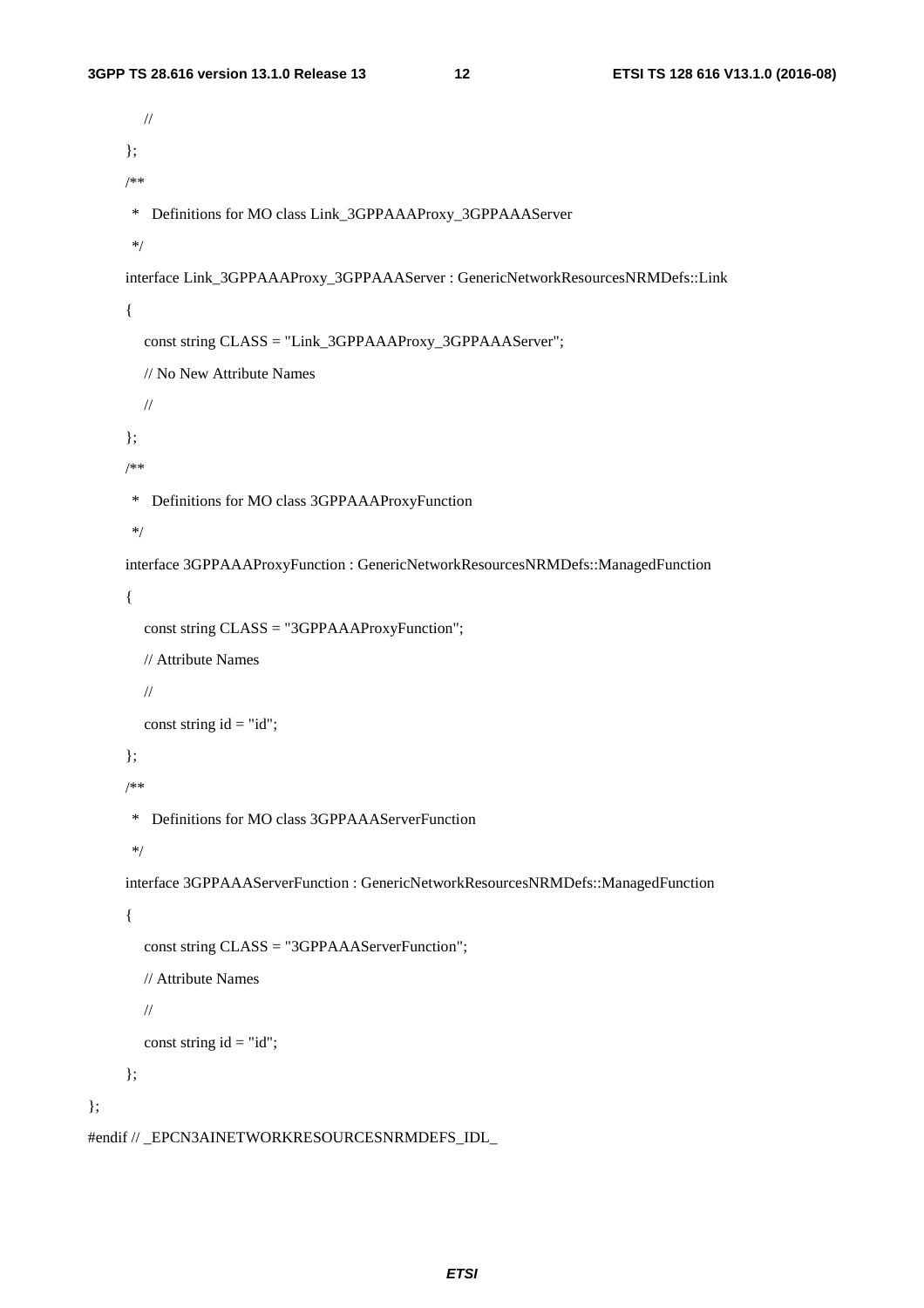## Annex B (normative): XML definitions

## B.0 General

This annex contains the XML definitions for the Evolved Packet Core (EPC) and non-3GPP access interworking system NRM IRP as it applies to Itf-N, in accordance with Evolved Packet Core (EPC) and non-3GPP access interworking system NRM IRP IS definitions in 3GPP TS 28.612 [4].

The XML file formats are based on XML [9], XML Schema [10] [11] and XML Namespace [12] standards.

## B.1 Architectural features

#### B.1.0 Introduction

The overall architectural feature of Evolved Packet Core (EPC) and non-3GPP access interworking system Network Resources IRP is specified in 3GPP TS 28.612 [4].

This clause specifies features that are specific to the schema definitions.

The XML definitions in the present document specify the schema for a configuration content.

When using the XML definitions for a configuration file transfer with the Bulk CM IRP, using either CORBA solution set of 3GPP TS 32.616 [7] or SOAP Solution Set of 3GPP TS 32.616 [7], the basic part of the XML file format definition is provided by 3GPP TS 32.616 [7]. The XML definitions in the present document provide the schema for the configuration content to be included in such a configuration file.

When using the XML definitions with a SOAP solution set of any interface IRP that perform operations on managed objects, for example the Basic CM IRP SOAP SS of 3GPP TS 32.606 [6], the XML definitions in the present document provide the schema for the configuration content operated on by the interface IRP. Such configuration content can be name of managed object and, if applicable, IOC attributes.

### B.1.1 Syntax for Distinguished Names

The syntax of a Distinguished Name is defined in 3GPP TS 32.300 [5].

## B.2 Mapping

### B.2.1 General mapping

An IOC maps to an XML element of the same name as the IOC's name in the IS. An IOC attribute maps to a subelement of the corresponding IOC's XML element, and the name of this sub-element is the same as the attribute's name in the IS.

### B.2.2 Information Object Class (IOC) mapping

The mapping is not present in the current version of this specification.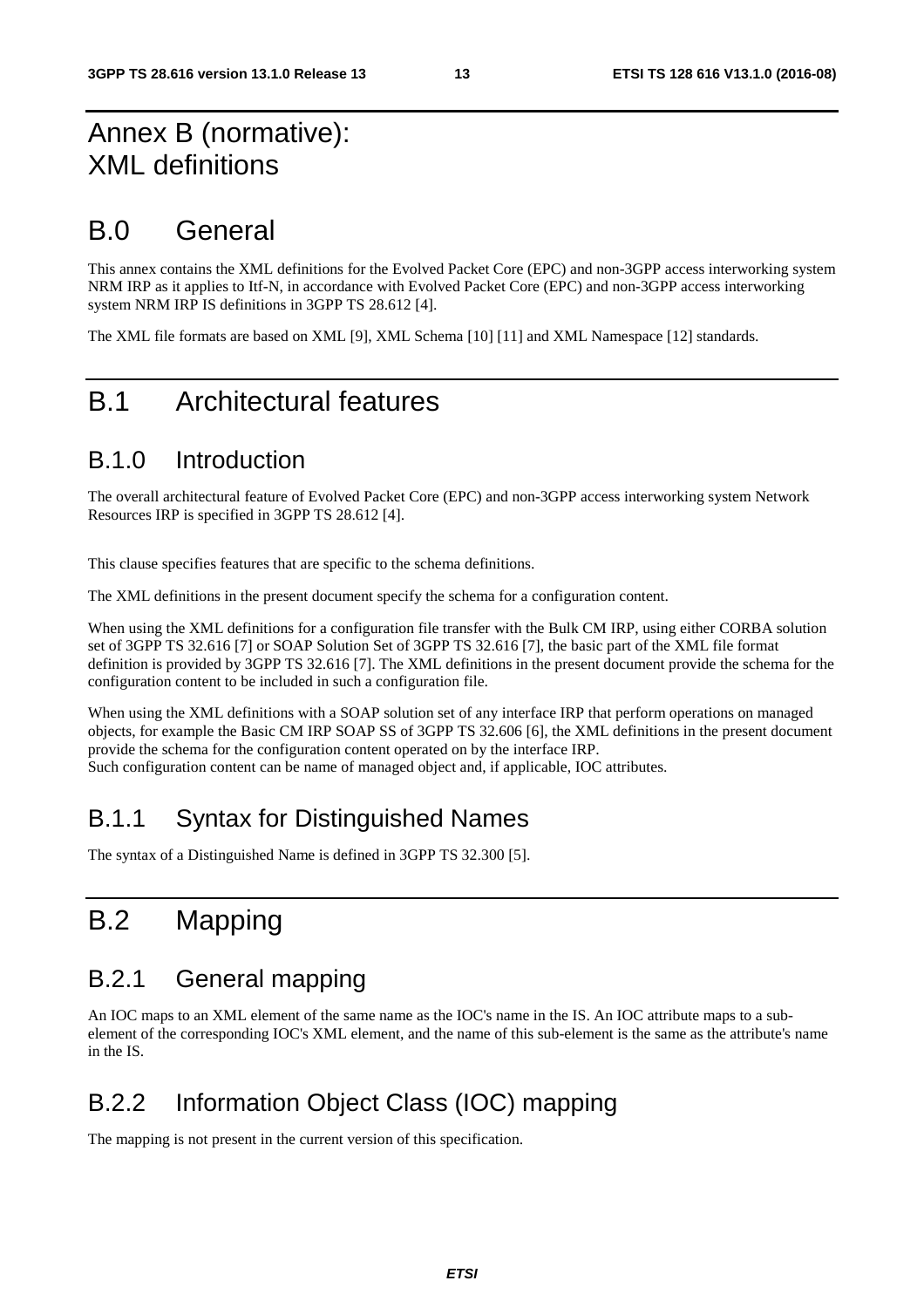### B.3 Solution set definitions

#### B.3.1 XML definition structure

The overall description of the file format of configuration data XML files is provided by 3GPP TS 32.616 [7].

Annex B.3.3 of the present document defines the NRM-specific XML schema EPCn3aINrm.xsd for the "Evolved Packet Core (EPC) and non-3GPP access interworking system NRM IRP IS" defined in 3GPP TS 28.612 [4].

XML schema EPCn3aINrm.xsd explicitly declares NRM-specific XML element types for the related NRM.

The definition of those NRM-specific XML element types complies with the generic mapping rules defined in 3GPP TS 32.616 [7].

#### B.3.2 Graphical representation

The graphical representation is not present in the current version of this specification.

### B.3.3 XML schema "EPCn3aINrm.xsd"

```
<?xml version="1. 1" encoding="UTF-8"?>
```

```
\geq \sim \sim
```

```
 3GPP TS 28.616 Evolved Packet Core (EPC) and non-3GPP access interworking system NRM IRP 
 XML schema definition 
 epcn3aiNrm.xsd
```
-->

<schema

```
 targetNamespace="http://www.3gpp.org/ftp/specs/archive/28_series/28.616#epcn3aiNrm"
```
elementFormDefault="qualified"

attributeFormDefault="unqualified"

xmlns="http://www.w3.org/2001/XMLSchema"

xmlns:xn="http://www.3gpp.org/ftp/specs/archive/28\_series/28.623#genericNrm"

xmlns:epcn3ai="http://www.3gpp.org/ftp/specs/archive/28\_series/28.616#epcn3aiNrm"

 $\ddot{\phantom{1}}$ 

<import namespace="http://www.3gpp.org/ftp/specs/archive/28\_series/28.623#genericNrm"/>

<!-- EPC and non-3GPP access Interworking NRM IRP IS class associated XML elements -->

<element name="Link\_3GPPAAAServer\_PGW"

substitutionGroup="xn:SubNetworkOptionallyContainedNrmClass"

>

<complexType>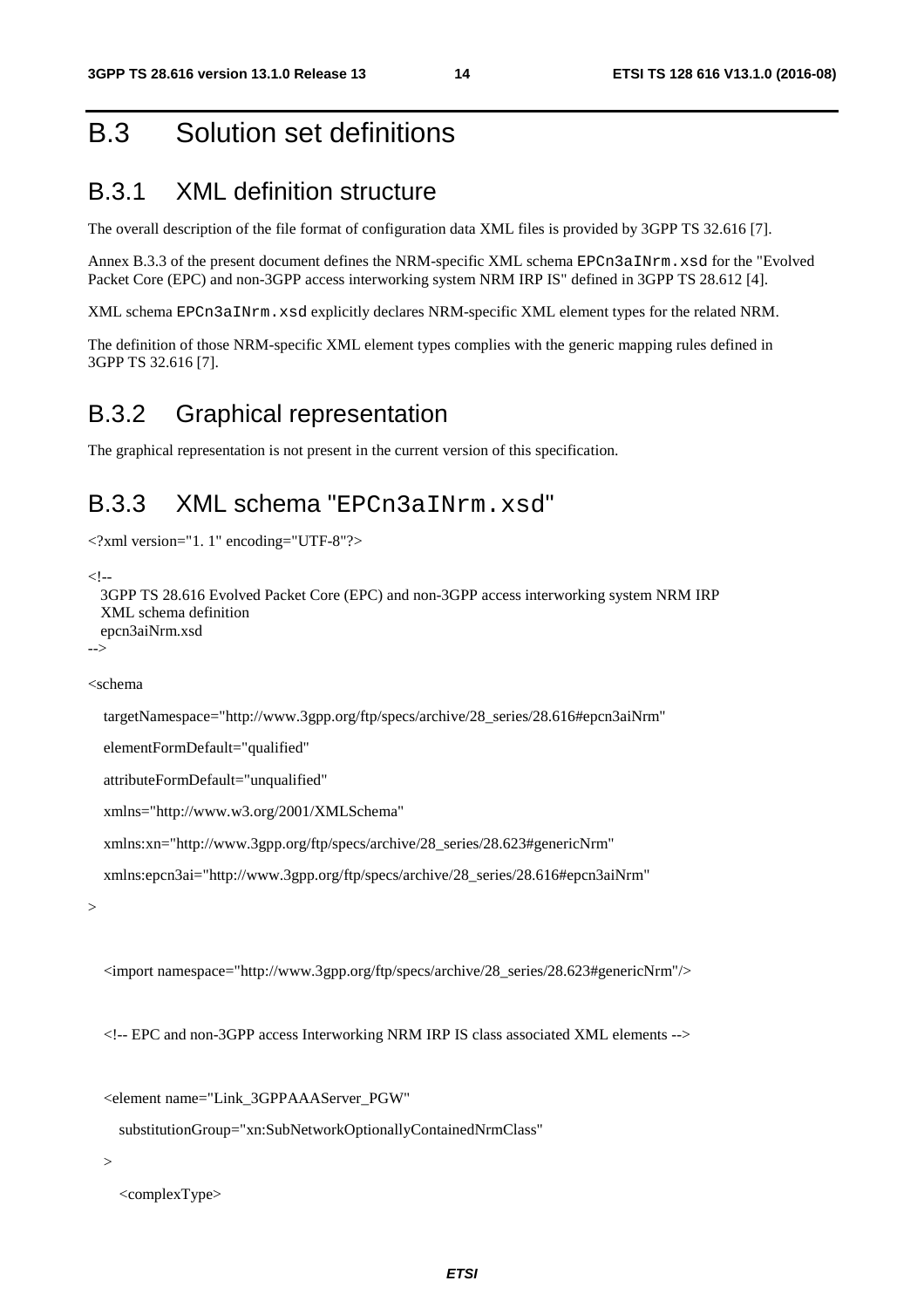<complexContent>

```
 <extension base="xn:NrmClass">
```
<sequence>

```
 <element name="attributes" minOccurs="0">
```
<complexType>

 $\langle$ all $\rangle$ 

<element name="aEnd" type="xn:dn" minOccurs="0"/>

<element name="linkType" type="xn:linkType" minOccurs="0"/>

<element name="protocolName" type="string" minOccurs="0"/>

<element name="protocolVersion" type="string" minOccurs="0"/>

<element name="userLabel" type="string" minOccurs="0"/>

<element name="zEnd" type="xn:dn" minOccurs="0"/>

 $\langle \text{all} \rangle$ 

</complexType>

</element>

```
 <choice minOccurs="0" maxOccurs="unbounded">
```
<element ref="epcn3ai:Link\_3GPPAAAServer\_PGWOptionallyContainedNrmClass"/>

<element ref="xn:VsDataContainer"/>

</choice>

</sequence>

</extension>

</complexContent>

</complexType>

</element

```
 <element name="Link_3GPPAAAServer_HSS"
```
substitutionGroup="xn:SubNetworkOptionallyContainedNrmClass"

```
 >
```

```
 <complexType>
```
<complexContent>

<extension base="xn:NrmClass">

<sequence>

<element name="attributes" minOccurs="0">

<complexType>

 $\langle$ all $\rangle$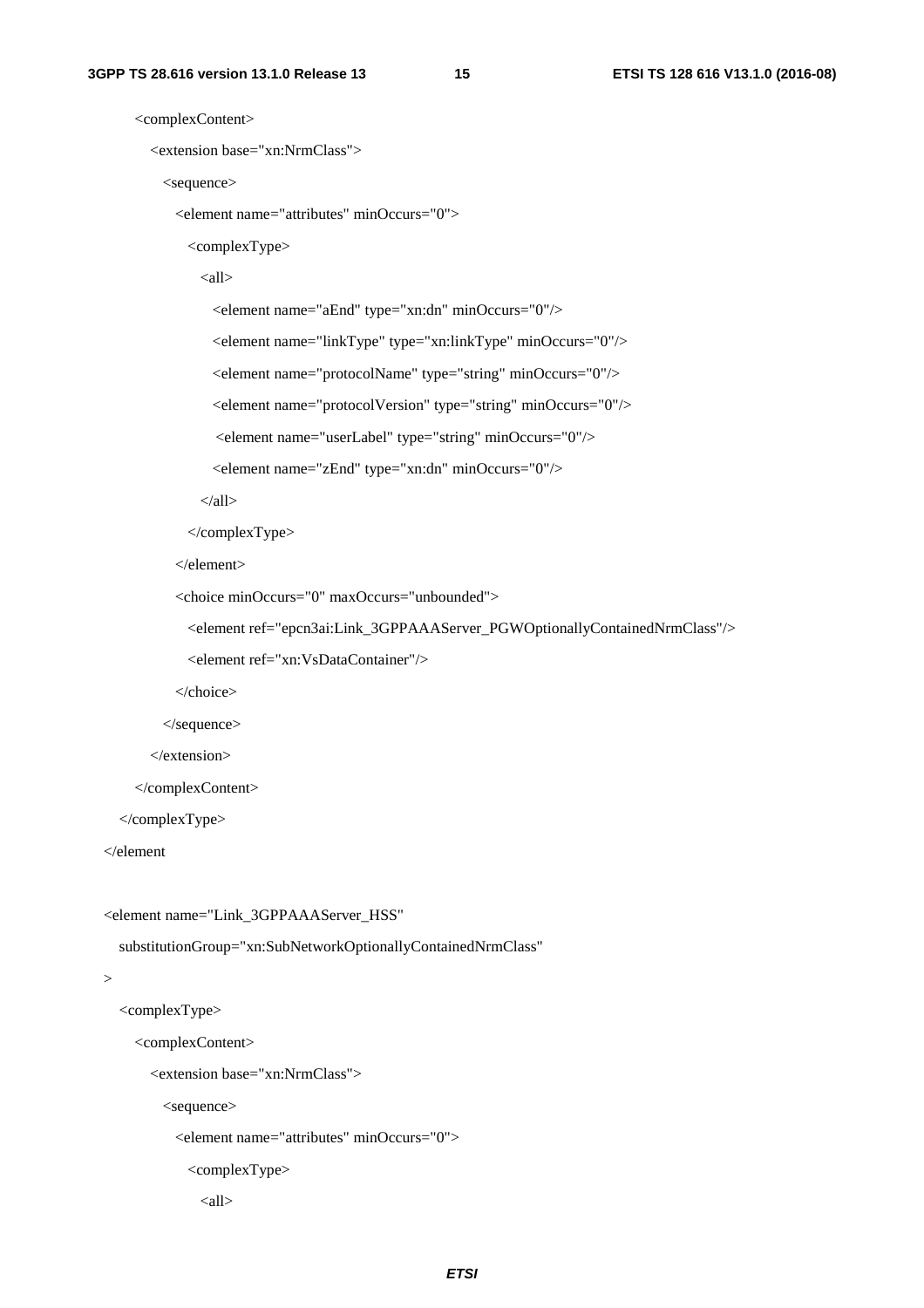<element name="aEnd" type="xn:dn" minOccurs="0"/> <element name="linkType" type="xn:linkType" minOccurs="0"/> <element name="protocolName" type="string" minOccurs="0"/> <element name="protocolVersion" type="string" minOccurs="0"/> <element name="userLabel" type="string" minOccurs="0"/> <element name="zEnd" type="xn:dn" minOccurs="0"/>

 $\langle \text{all} \rangle$ 

</complexType>

</element>

<choice minOccurs="0" maxOccurs="unbounded">

<element ref="epcn3ai: Link\_3GPPAAAServer\_HSSOptionallyContainedNrmClass"/>

```
 <element ref="xn:VsDataContainer"/>
```
</choice>

</sequence>

</extension>

</complexContent>

</complexType>

</element>

```
 <element name="Link_3GPPAAAProxy_3GPPAAAServer"
```
substitutionGroup="xn:SubNetworkOptionallyContainedNrmClass"

```
 >
```
<complexType>

<complexContent>

<extension base="xn:NrmClass">

<sequence>

<element name="attributes" minOccurs="0">

```
 <complexType>
```
 $\langle$ all $\rangle$ 

 <element name="aEnd" type="xn:dn" minOccurs="0"/> <element name="linkType" type="xn:linkType" minOccurs="0"/> <element name="protocolName" type="string" minOccurs="0"/> <element name="protocolVersion" type="string" minOccurs="0"/> <element name="userLabel" type="string" minOccurs="0"/> <element name="zEnd" type="xn:dn" minOccurs="0"/>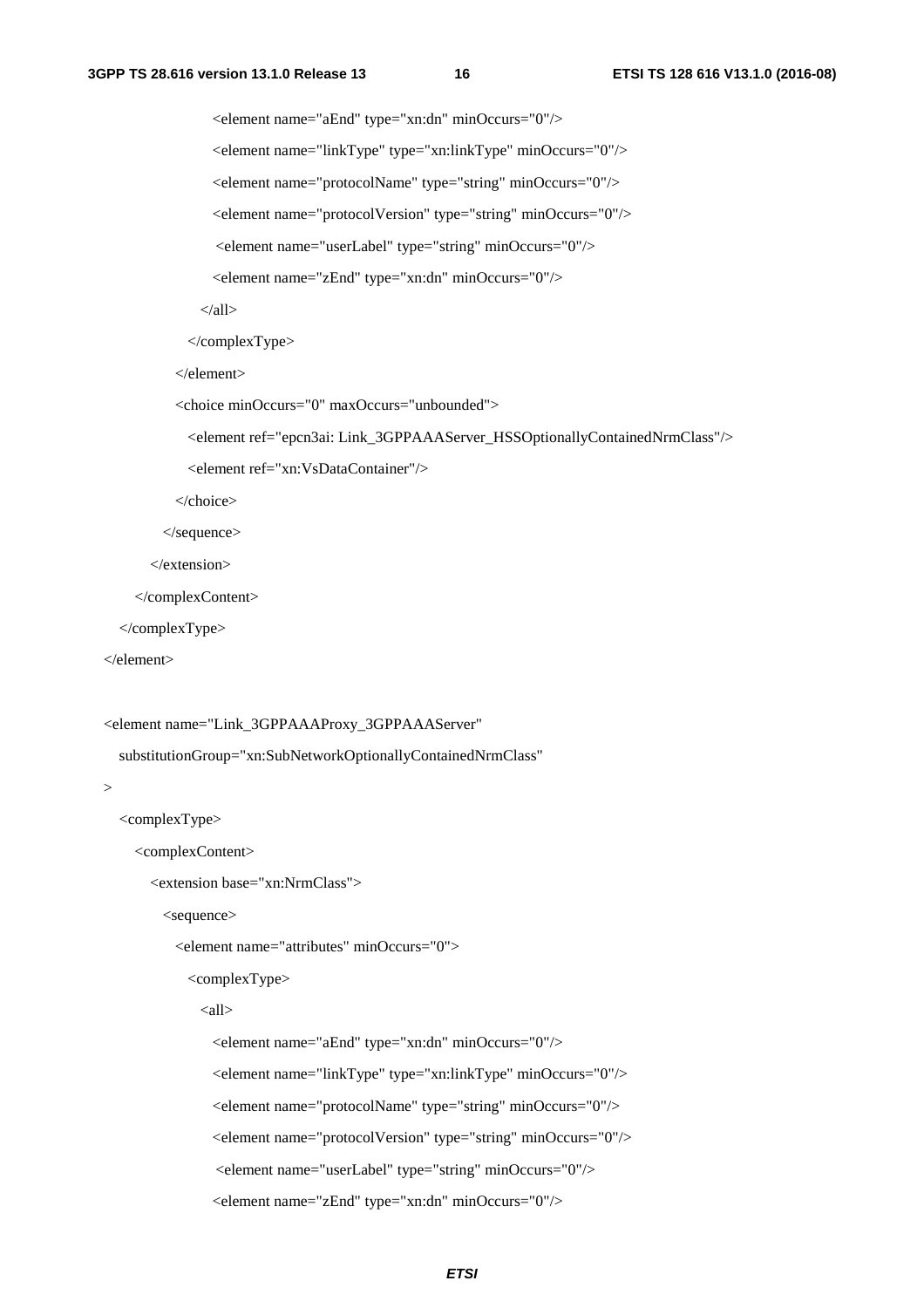$\langle$ all $\rangle$ 

</complexType>

</element>

<choice minOccurs="0" maxOccurs="unbounded">

<element ref="epcn3ai: Link\_3GPPAAAProxy\_3GPPAAAServerOptionallyContainedNrmClass"/>

<element ref="xn:VsDataContainer"/>

</choice>

</sequence>

</extension>

</complexContent>

</complexType>

</element>

#### <element

name="3GPPAAAProxyFunction"

substitutionGroup="xn:ManagedElementOptionallyContainedNrmClass"

>

<complexType>

<complexContent>

<extension base="xn:NrmClass">

<sequence>

<element name="attributes" minOccurs="0">

<complexType>

 $\langle$ all $\rangle$ 

<element name="userLabel" type="string"/>

 $\langle \text{all} \rangle$ 

</complexType>

</element>

<choice minOccurs="0" maxOccurs="unbounded">

<element ref="xn:VsDataContainer"/>

</choice>

</sequence>

</extension>

</complexContent>

</complexType>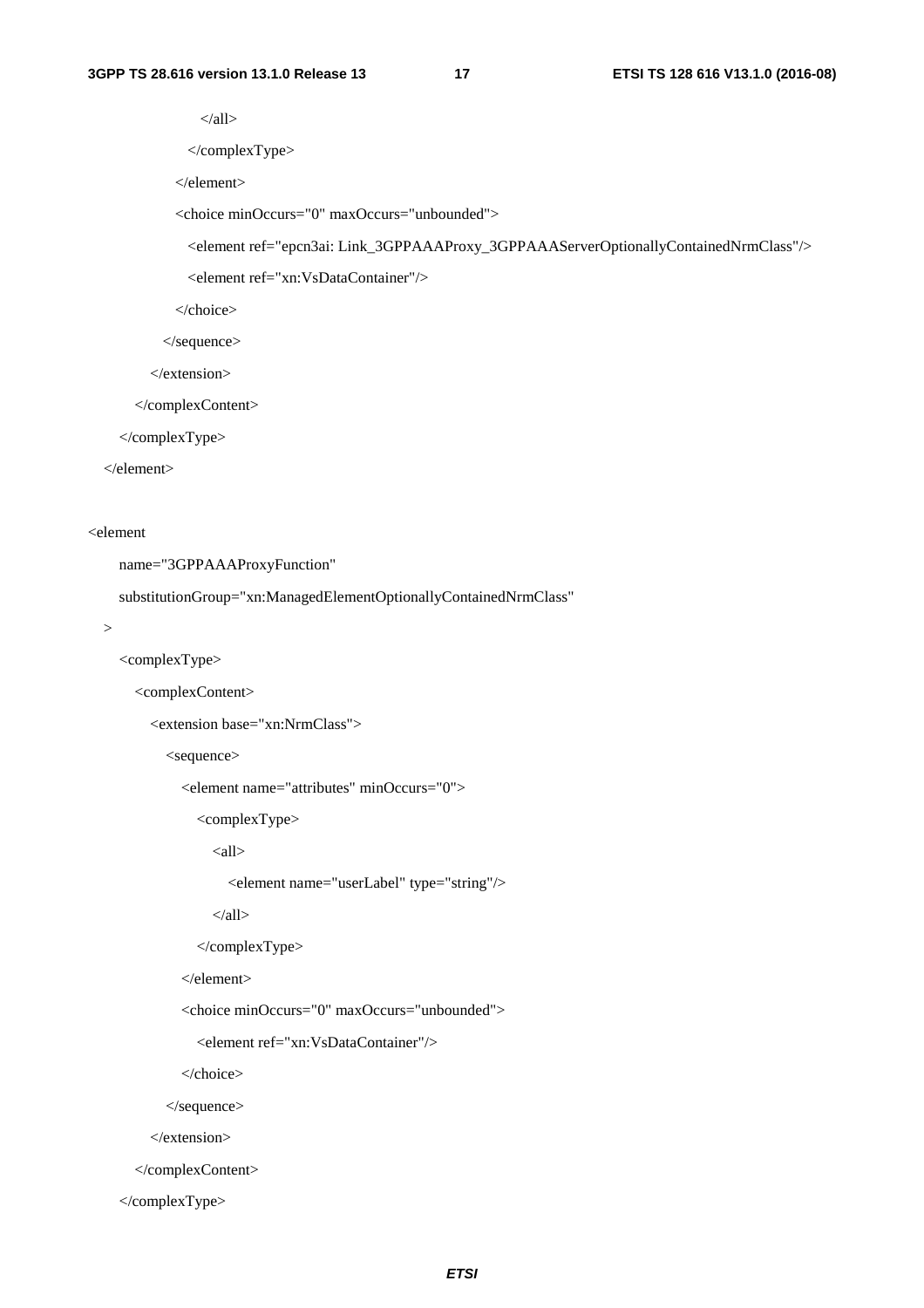</element>

```
<element
```
name="3GPPAAAServerFunction"

```
 substitutionGroup="xn:ManagedElementOptionallyContainedNrmClass"
```

```
 >
```

```
 <complexType>
```
<complexContent>

<extension base="xn:NrmClass">

<sequence>

<element name="attributes" minOccurs="0">

<complexType>

 $\langle$ all $>$ 

```
 <element name="userLabel" type="string"/>
```
 $\langle \text{all} \rangle$ 

</complexType>

</element>

```
 <choice minOccurs="0" maxOccurs="unbounded">
```

```
 <element ref="xn:VsDataContainer"/>
```
</choice>

</sequence>

</extension>

</complexContent>

</complexType>

</element>>

 <element name="Link\_3GPPAAAServer\_PGWOptionallyContainedNrmClass" type="xn:NrmClass" abstract="true"/>

 <element name="Link\_3GPPAAAServer\_HSSOptionallyContainedNrmClass" type="xn:NrmClass" abstract="true"/>

 <element name="Link\_3GPPAAAProxy\_3GPPAAAServerOptionallyContainedNrmClass" type="xn:NrmClass" abstract="true"/>

</schema>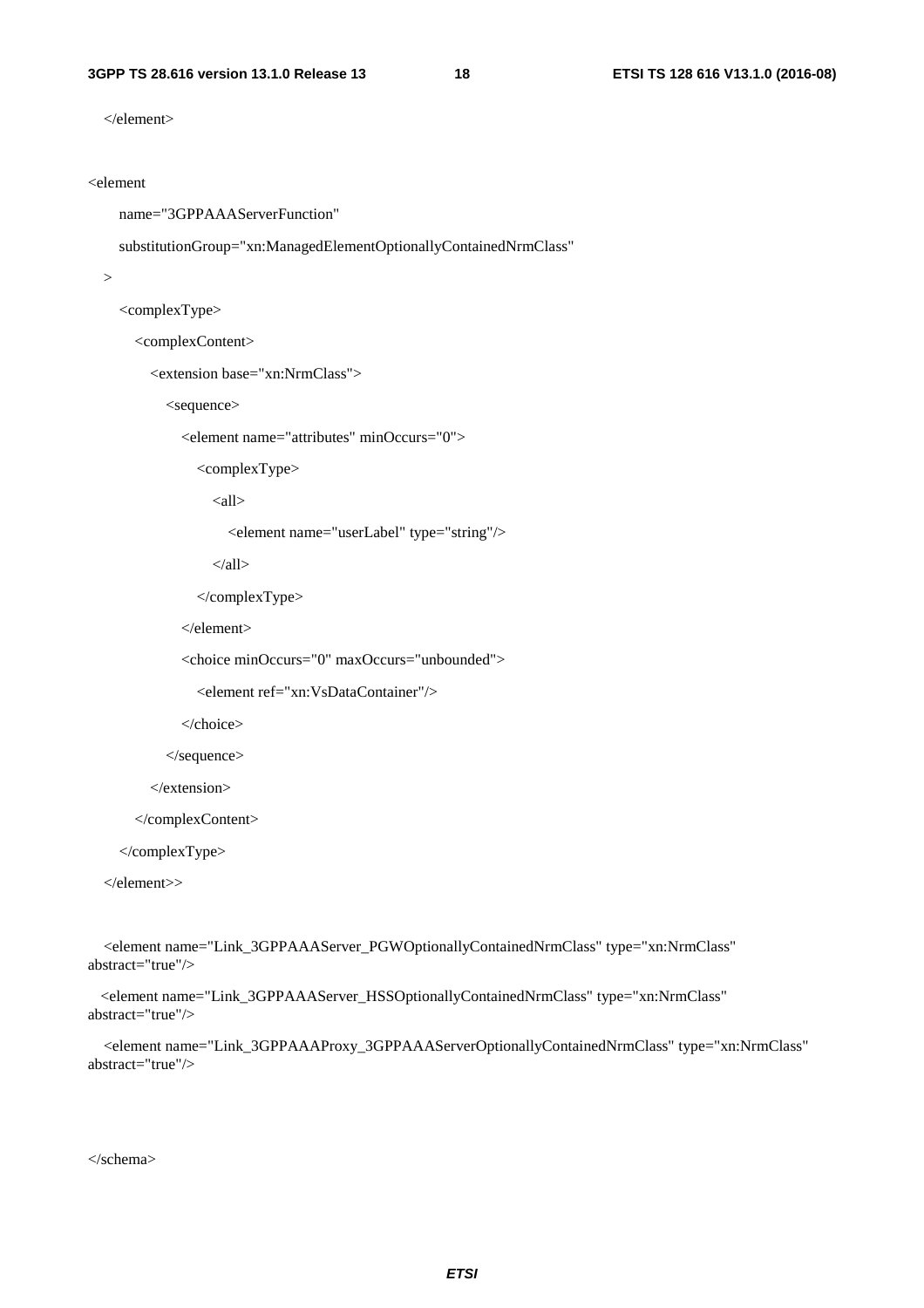## Annex C (informative): Change history

| <b>Change history</b> |      |                    |     |  |                                                                                             |            |               |
|-----------------------|------|--------------------|-----|--|---------------------------------------------------------------------------------------------|------------|---------------|
| <b>Date</b>           | TSG# | <b>TSG Doc. CR</b> |     |  | <b>Rev Subject/Comment</b>                                                                  | <b>Old</b> | <b>New</b>    |
| Dec 2013              |      |                    |     |  | Version after approval                                                                      | 2.0.0      | 12.0.0        |
| Jun 2014 SA#64        |      | ISP-<br>140333     | 001 |  | Upgrade W3C XML Schema version from 1.0 to 1.1                                              |            | 12.0.0 12.1.0 |
| Sep 2014 SA#65        |      | ISP-<br>140614     | 002 |  | Move IOCs/MOCs from discontinued TS 28.606 - align with TSG SA<br>decision to remove I-WLAN |            | 12.1.0 12.2.0 |
| Dec 2014 SA#66        |      | ISP-<br>140798     | 003 |  | Remove feature support statement                                                            |            | 12.2.0 12.3.0 |
| 2016-01               |      |                    |     |  | Update to Rel-13 version (MCC)                                                              |            | 12.3.0 13.0.0 |

| <b>Change history</b> |                |             |            |       |     |                                                                  |                |
|-----------------------|----------------|-------------|------------|-------|-----|------------------------------------------------------------------|----------------|
| <b>Date</b>           | <b>Meeting</b> | <b>TDoc</b> | <b>ICR</b> | l Rev | Cat | Subject/Comment                                                  | <b>New</b>     |
|                       |                |             |            |       |     |                                                                  | <b>version</b> |
| 2016-06               | SA#72          | SP-160407   | 0004       | - 1   |     | Update the link from IRP Solution Set to IRP Information Service | 13.1.0         |